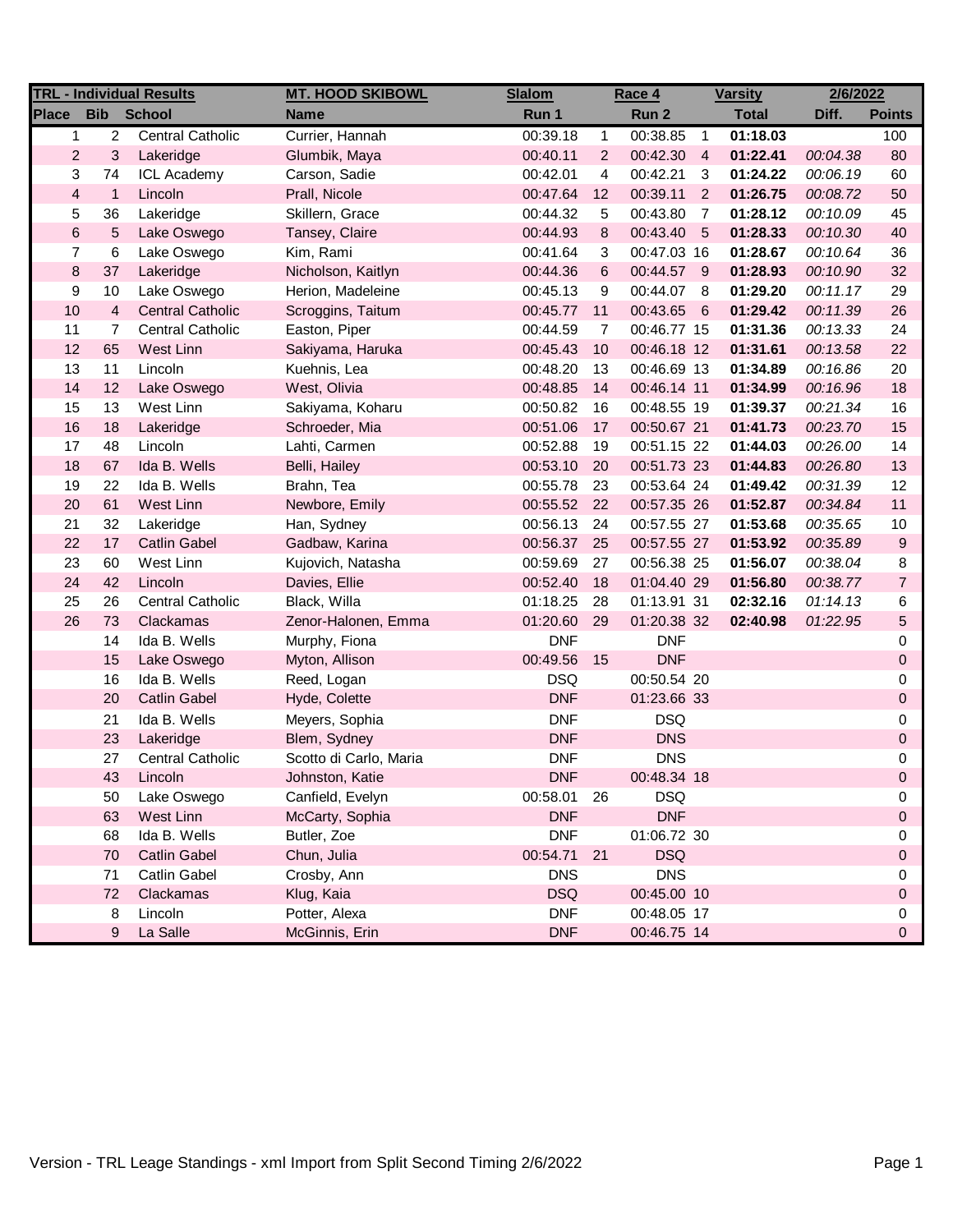| <b>TRL - Individual Results</b> |            |               | <b>MT. HOOD SKIBOWL</b> | <b>Slalom</b> | Race 4         |                  | $u$            |              | 2/6/2022 |                     |
|---------------------------------|------------|---------------|-------------------------|---------------|----------------|------------------|----------------|--------------|----------|---------------------|
| <b>Place</b>                    | <b>Bib</b> | <b>School</b> | <b>Name</b>             | Run 1         |                | Run <sub>2</sub> |                | <b>Total</b> | Diff.    | <b>Points</b>       |
| 1.                              | 55         | Lake Oswego   | Crawford, Chloe         | 00:57.80      | $\mathbf{1}$   | 00:53.72         | $\overline{1}$ | 01:51.52     |          | 100                 |
| $\overline{2}$                  | 46         | Lincoln       | Dalla Corte, Isabella   | 00:57.90      | 2              | 00:55.74 2       |                | 01:53.64     | 00:02.12 | 80                  |
| 3                               | 53         | Lake Oswego   | Anderson, Eryn          | 00:57.91      | 3              | 00:56.10         | - 3            | 01:54.01     | 00:02.49 | 60                  |
| $\overline{4}$                  | 59         | Lake Oswego   | Weischadle, Lucy        | 01:00.13      | $\overline{4}$ | 00:57.22 4       |                | 01:57.35     | 00:05.83 | 50                  |
| 5                               | 54         | Lake Oswego   | Bouman, Mahaila         | 01:00.99      | 5              | 00:57.47 5       |                | 01:58.46     | 00:06.94 | 45                  |
| $\,6\,$                         | 34         | Lakeridge     | Phillips, Munro         | 01:01.60      | 6              | 01:01.09 11      |                | 02:02.69     | 00:11.17 | 40                  |
| $\overline{7}$                  | 19         | Lincoln       | Nelson, Joy             | 01:02.66      | 7              | 01:00.34 8       |                | 02:03.00     | 00:11.48 | 36                  |
| $\bf 8$                         | 45         | Lincoln       | Coltman, Samantha       | 01:02.98      | 9              | 01:00.68 9       |                | 02:03.66     | 00:12.14 | 32                  |
| 9                               | 29         | Lakeridge     | Ansari, Paige           | 01:04.66      | 10             | 01:00.71 10      |                | 02:05.37     | 00:13.85 | 29                  |
| 10                              | 28         | Lakeridge     | Goldenberg, Emma        | 01:04.91      | 11             | 01:02.24 12      |                | 02:07.15     | 00:15.63 | 26                  |
| 11                              | 57         | Lake Oswego   | Howard, Sofie           | 01:07.73      | 12             | 00:59.58 6       |                | 02:07.31     | 00:15.79 | 24                  |
| 12                              | 30         | Lakeridge     | Borah, Kate             | 01:02.68      | 8              | 01:08.39 15      |                | 02:11.07     | 00:19.55 | 22                  |
| 13                              | 56         | Lake Oswego   | Gupta, Ria              | 01:08.27      | 13             | 01:05.12 13      |                | 02:13.39     | 00:21.87 | 20                  |
| 14                              | 25         | Lakeridge     | Weidlich, Julia         | 01:08.83      | 14             | 01:05.75 14      |                | 02:14.58     | 00:23.06 | 18                  |
| 15                              | 49         | Lincoln       | Epkes, Olivia           | 01:17.33      | 15             | 01:13.76 17      |                | 02:31.09     | 00:39.57 | 16                  |
| 16                              | 51         | Lake Oswego   | Morgan, Adelyn          | 01:18.40      | 16             | 01:14.03 18      |                | 02:32.43     | 00:40.91 | 15                  |
| 17                              | 39         | Lakeridge     | Van Epps, Addison       | 01:21.89      | 17             | 01:19.70 19      |                | 02:41.59     | 00:50.07 | 14                  |
| 18                              | 31         | Lakeridge     | DeSanto, Luciana        | 02:02.66      | 18             | 01:44.49 21      |                | 03:47.15     | 01:55.63 | 13                  |
|                                 | 24         | Lake Oswego   | Laborie, Audrey         | <b>DNF</b>    |                | 00:59.64 7       |                |              |          | 0                   |
|                                 | 33         | Lakeridge     | Nicholson, Jenna        | <b>DNS</b>    |                | <b>DNS</b>       |                |              |          | $\mathbf 0$         |
|                                 | 35         | Lakeridge     | Schreck, Perry          | <b>DNS</b>    |                | <b>DNS</b>       |                |              |          | 0                   |
|                                 | 41         | Lincoln       | Phillips, Brooke        | <b>DNF</b>    |                | <b>DSQ</b>       |                |              |          | $\mathbf 0$         |
|                                 | 44         | Lincoln       | Von Reis, Hazel         | <b>DNF</b>    |                | 01:21.22 20      |                |              |          | 0                   |
|                                 | 47         | Lincoln       | Hu, Audrey              | <b>DSQ</b>    |                | <b>DSQ</b>       |                |              |          | $\mathsf{O}\xspace$ |
|                                 | 52         | Lake Oswego   | Tobita, Lily            | <b>DNF</b>    |                | 01:12.81 16      |                |              |          | 0                   |
|                                 | 58         | Lake Oswego   | St John, Ava            | <b>DNS</b>    |                | <b>DNS</b>       |                |              |          | $\mathbf 0$         |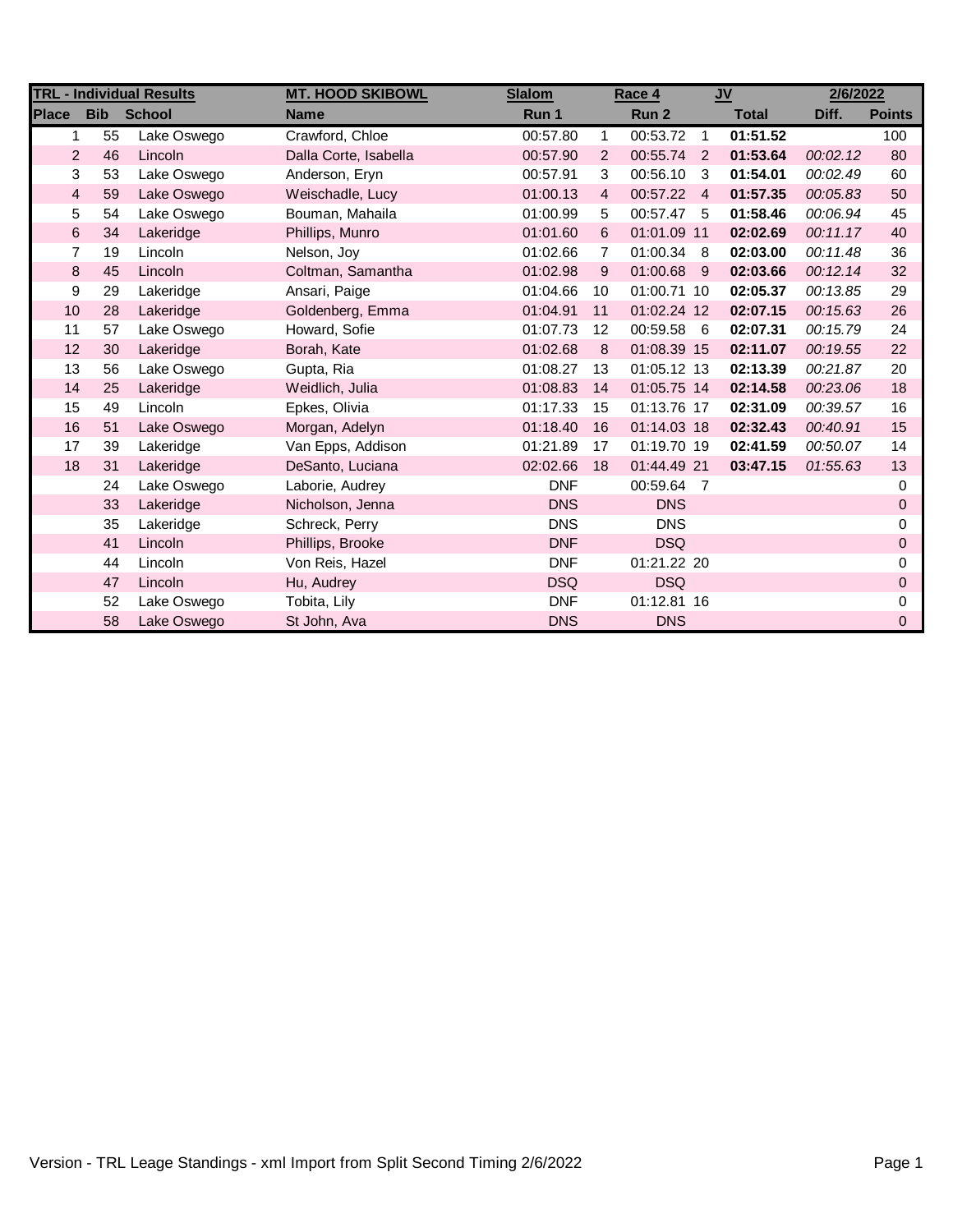| Run 1                    | <b>TRL - Team Results</b><br><b>Varsity</b> |              |                   |                    | <b>CHALLENGER</b>                                                      | <b>MT. HOOD SKIBOWL</b> | 2/6/2022 |
|--------------------------|---------------------------------------------|--------------|-------------------|--------------------|------------------------------------------------------------------------|-------------------------|----------|
|                          |                                             |              |                   |                    | The Team's Total Time is the sum of best three times from each course. |                         |          |
|                          |                                             | <b>Time</b>  |                   | <b>Run 2</b>       |                                                                        | <b>Time</b>             |          |
|                          | <b>Team Central Catholic</b>                | <b>Total</b> | 04:18.81          |                    |                                                                        |                         | Rank 1   |
|                          | 2 Currier, Hannah                           | 00:39.18     |                   |                    | 2 Currier, Hannah                                                      | 00:38.85                |          |
|                          | 7 Easton, Piper                             | 00:44.59     |                   |                    | 4 Scroggins, Taitum                                                    | 00:43.65                |          |
|                          | 4 Scroggins, Taitum                         |              | 00:45.77 02:09.54 | 7 Easton, Piper    |                                                                        | 00:46.77                | 02:09.27 |
| Team Lakeridge           |                                             | <b>Total</b> | 04:19.46          |                    | <b>Time Diff.</b>                                                      | 00:00.65 Rank 2         |          |
|                          | 3 Glumbik, Maya                             | 00:40.11     |                   | 3 Glumbik, Maya    |                                                                        | 00:42.30                |          |
|                          | 36 Skillern, Grace                          | 00:44.32     |                   | 36 Skillern, Grace |                                                                        | 00:43.80                |          |
|                          | 37 Nicholson, Kaitlyn                       |              | 00:44.36 02:08.79 |                    | 37 Nicholson, Kaitlyn                                                  | 00:44.57                | 02:10.67 |
| Team Lake Oswego         |                                             | <b>Total</b> | 04:25.31          |                    | <b>Time Diff.</b>                                                      | 00:06.50 Rank 3         |          |
|                          | 6 Kim, Rami                                 | 00:41.64     |                   | 5 Tansey, Claire   |                                                                        | 00:43.40                |          |
|                          | 5 Tansey, Claire                            | 00:44.93     |                   |                    | 10 Herion, Madeleine                                                   | 00:44.07                |          |
|                          | 10 Herion, Madeleine                        |              | 00:45.13 02:11.70 | 12 West, Olivia    |                                                                        | 00:46.14                | 02:13.61 |
|                          |                                             |              |                   |                    |                                                                        |                         |          |
| <b>Team Lincoln</b>      |                                             | <b>Total</b> | 04:42.09          |                    | <b>Time Diff.</b>                                                      | 00:23.28 Rank 4         |          |
|                          | 1 Prall, Nicole                             | 00:47.64     |                   | 1 Prall, Nicole    |                                                                        | 00:39.11                |          |
|                          | 11 Kuehnis, Lea                             | 00:48.20     |                   | 11 Kuehnis, Lea    |                                                                        | 00:46.69                |          |
|                          | 42 Davies, Ellie                            |              | 00:52.40 02:28.24 | 8 Potter, Alexa    |                                                                        | 00:48.05                | 02:13.85 |
|                          |                                             |              |                   |                    |                                                                        |                         |          |
| <b>Team West Linn</b>    |                                             | <b>Total</b> | 05:02.88          |                    | <b>Time Diff.</b>                                                      | 00:44.07 Rank 5         |          |
|                          | 65 Sakiyama, Haruka                         | 00:45.43     |                   |                    | 65 Sakiyama, Haruka                                                    | 00:46.18                |          |
|                          | 13 Sakiyama, Koharu                         | 00:50.82     |                   |                    | 13 Sakiyama, Koharu                                                    | 00:48.55                |          |
|                          | 61 Newbore, Emily                           |              | 00:55.52 02:31.77 |                    | 60 Kujovich, Natasha                                                   | 00:56.38                | 02:31.11 |
| <b>Team Catlin Gabel</b> |                                             | <b>Total</b> | <b>DNF</b>        |                    | <b>Time Diff.</b>                                                      |                         | Rank 99  |
|                          | 70 Chun, Julia                              | 00:54.71     |                   | 17 Gadbaw, Karina  |                                                                        | 00:57.55                |          |
|                          | 17 Gadbaw, Karina                           | 00:56.37     |                   | 20 Hyde, Colette   |                                                                        | 01:23.66                |          |
|                          | 20 Hyde, Colette                            |              | No Time 01:51.08  | 70 Chun, Julia     |                                                                        | No Time                 | 02:21.21 |
|                          |                                             |              |                   |                    |                                                                        |                         |          |
| Team Ida B. Wells        |                                             | <b>Total</b> | <b>DNF</b>        |                    | <b>Time Diff.</b>                                                      |                         | Rank 99  |
|                          | 67 Belli, Hailey                            | 00:53.10     |                   | 16 Reed, Logan     |                                                                        | 00:50.54                |          |
| 22 Brahn, Tea            |                                             | 00:55.78     |                   | 67 Belli, Hailey   |                                                                        | 00:51.73                |          |
|                          | 16 Reed, Logan                              |              | No Time 01:48.88  | 22 Brahn, Tea      |                                                                        | 00:53.64                | 02:35.91 |
| <b>Team</b>              |                                             | <b>Total</b> |                   |                    | <b>Time Diff.</b>                                                      |                         |          |
|                          |                                             |              |                   |                    |                                                                        |                         |          |
|                          |                                             |              |                   |                    |                                                                        |                         |          |
|                          |                                             |              | 00:00.00          |                    |                                                                        |                         | 00:00.00 |
| <b>Team</b>              |                                             | <b>Total</b> |                   |                    | <b>Time Diff.</b>                                                      |                         |          |
|                          |                                             |              |                   |                    |                                                                        |                         |          |
|                          |                                             |              |                   |                    |                                                                        |                         |          |
|                          |                                             |              | 00:00.00          |                    |                                                                        |                         | 00:00.00 |
|                          |                                             |              |                   |                    |                                                                        |                         |          |
| <b>Team</b>              |                                             | <b>Total</b> |                   |                    | <b>Time Diff.</b>                                                      |                         |          |
|                          |                                             |              |                   |                    |                                                                        |                         |          |